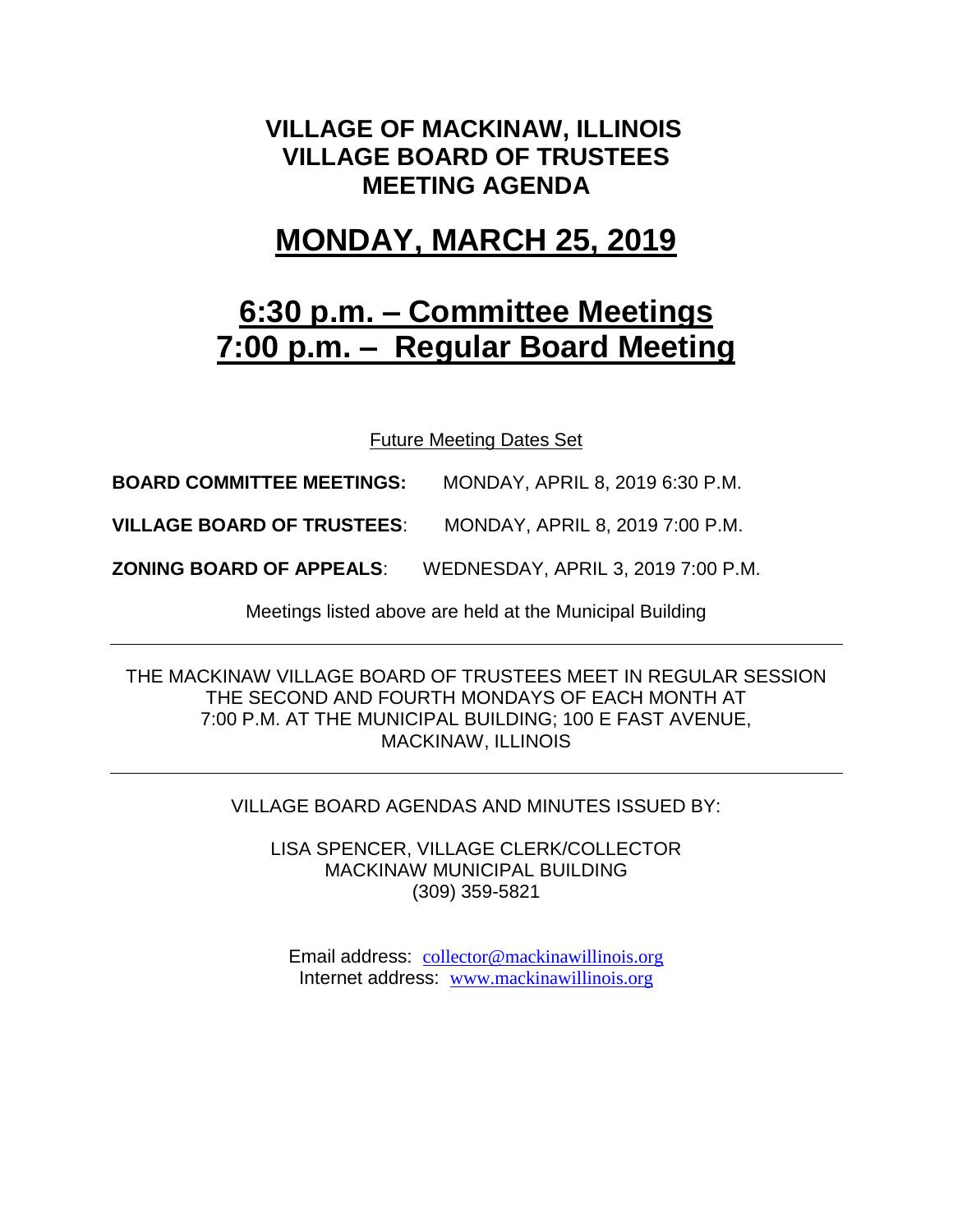# **VILLAGE OF MACKINAW, ILLINOIS VILLAGE BOARD OF TRUSTEES COMMITTEE MEETINGS AGENDA**

# **MONDAY – MARCH 25, 2019 6:30 P.M.**

**I. FINANCE COMMITTEE – Candy Haynes and Carolyn Elmore**

**Approval of minutes Employee insurance Review Police department requested expenses Public Comment/New Business**

### **II. BEAUTIFICATION AND PARKS COMMITTEE – Josh Schmidgall Approval of minutes Public Comment/New Business**

#### **III. PUBLIC WORKS COMMITTEE – Mark Morman and Jerry Peterson**

**Approval of minutes Lease agreements Public Comment/New Business**

#### **IV. POLICE COMMITTEE – Craig Friend and Kraig Kamp**

**Approval of minutes Hiring of 3rd full time officer Amend ordinance regarding police holiday pay Amend ordinance regarding police overtime 2019-2020 fiscal year police budget Public Comment/New Business**

**V. ZONING COMMITTEE – Kraig Kamp Approval of minutes**

**Public Comment/New Business**

#### **VI. ADJOURNMENT**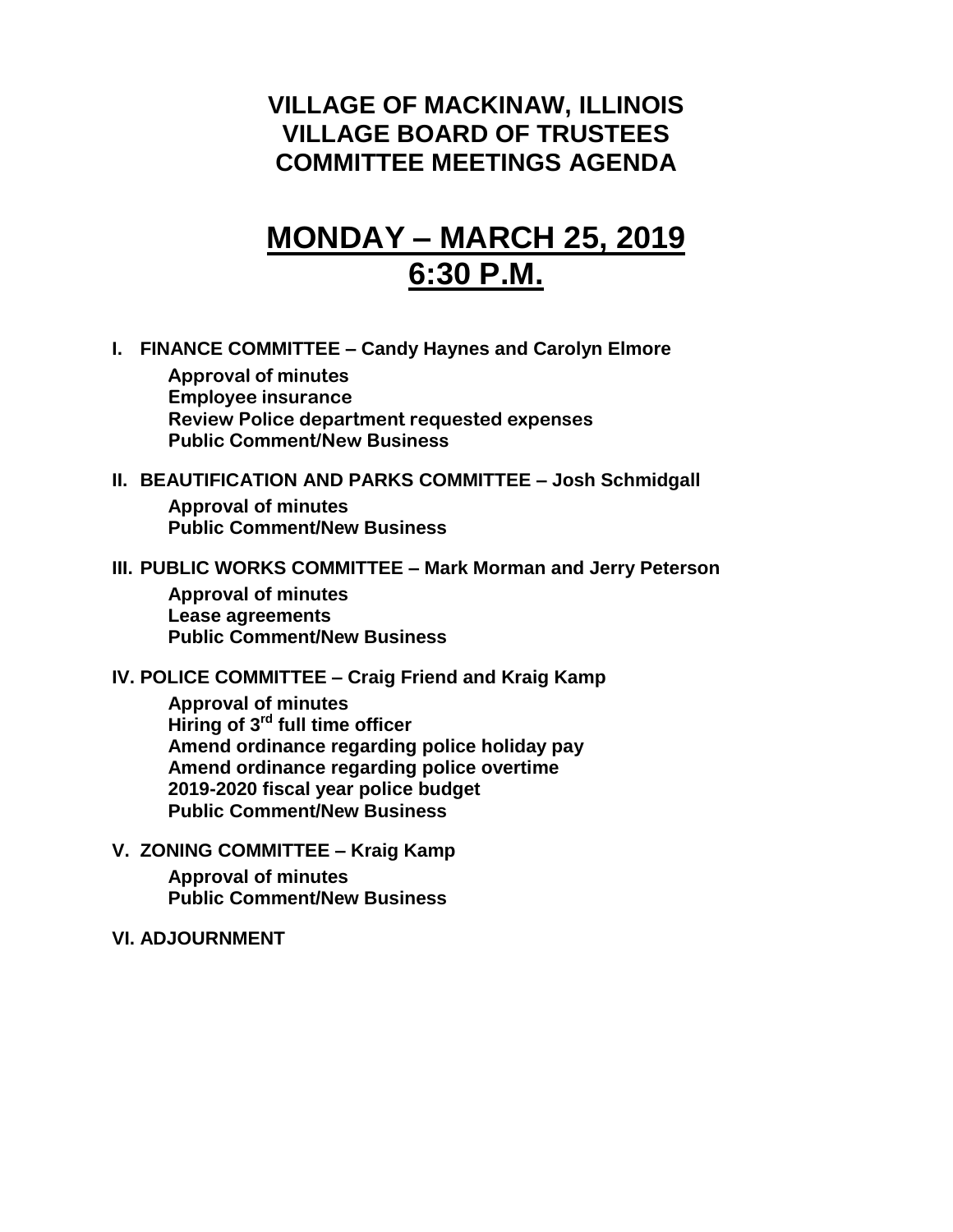# **VILLAGE OF MACKINAW, ILLINOIS VILLAGE BOARD OF TRUSTEES MEETING AGENDA MONDAY – MARCH 25, 2019 7:00 P.M.**

## **I. CALL TO ORDER BY VILLAGE PRESIDENT**

- **I. PLEDGE OF ALLEGIANCE**
- **II. ROLL CALL**
- **III. CONSENT AGENDA ITEMS** 
	- **a. Approval of March 11, 2019 regular meeting minutes**
	- **b. Approval of Public Works department reports**
	- **c. Approval of Police department report**
	- **d. Approval of recurring disbursements**
	- **e. Approval of finance packet**
- **IV. PUBLIC COMMENT**
- **V. DEPARTMENT REPORTS** 
	- **a. Police Chief's report**
		- **1. Authorize hiring of 3rd full time officer**
		- **2. Amend ordinance regarding police holiday pay**
		- **3. Amend ordinance regarding police overtime**
		- **4. Subscribe to Tazewell County ETSB reporting software**
		- **5. 2019-2020 fiscal year police budget**
	- **b. Public Works Manager's report**
		- **1. 2019 Lease for Mowers**
		- **2. Backhoe lease agreement**